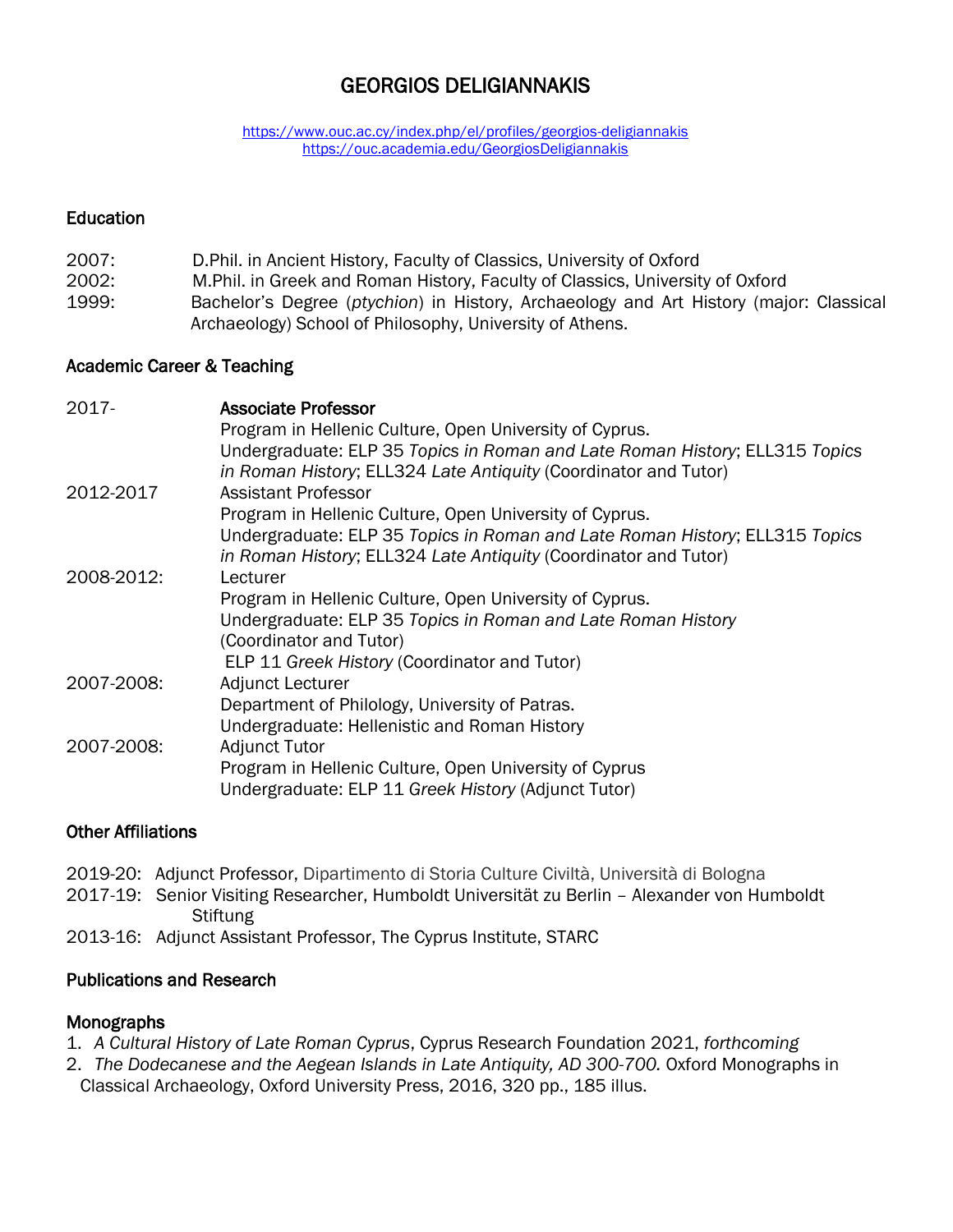## Edited volumes

- 3. *What is Late Antiquity. Selected Readings for the study of the Late Roman World*, Herodotos Athens 2020, 981 pp. (in Greek).
- 4. G. Deligiannakis & Yannis Galanakis (eds.) *The Aegean and its Cultures Proceedings of the first Oxford-Athens graduate student workshop organized by the Greek Society and the University of Oxford Taylor Institution, 22-23 April 2005* BAR S1975, Oxford, 2009, 149 pp.

## Journal Papers

- 5. The 'Dionysos der Erlöser' Debate: A Reappraisal, *Mitteilungen zur Spätantiken Archäologie und Byzantinischen Kunstgeschichte* (2022), *forthcoming.*
- 6. The late Roman origin of the Cypriot *Kataklysmos* festivities, *Byzantina Symmeikta* 31 (2021), 219-240 (in Greek).
- 7. Pagans, Jews, and Christians in Melos from the time of Augustus to the end of late antiquity, *Μηλιακά* Ζ΄ (2019), 295-320 (in Greek).
- 8. Helios and the Emperor in the Late Antique Peloponnese, *Journal of Late Antiquity* 10.2 (2017), 325-50
- 9. Religious viewing of sculptural images of gods in the world of late antiquity: from Dio Chrysostom to Damaskios, *Journal of Late Antiquity* 8.1 (2015), 168-194
- 10. Christianising island communities in the Eastern Aegean: the case of Ikaria, *Δελτίον Χριστιανικής Αρχαιολογικής Εταιρείας* 36 (2015), 261-72 (in Greek).
- 11.An unpublished bronze head of an emperor in the National Archaeological Museum and the End of Antiquity, *Δελτίον Χριστιανικής Αρχαιολογικής Εταιρείας* 34 (2013), 385-94 (in Greek).
- 12.A new *consularis* from the province Insulae? *Zeitschrift für Papyrologie und Epigraphik* 169 (2009), 180-2.
- 13.Christian attitudes towards public pagan statuary: the case of Anastasios of Rhodes, *Byzantion: revue internationale des études byzantines* 78 (2008), 142-157.
- 14.The reliquary-cross from Mesanagros: A contribution to the cult of Theotokos at Rhodes during the Early and Middle Byzantine period, *Δωδεκανησιακά Χρονικά* ΚB΄ (2008), 722-732 (in Greek).
- 15.An ignored source about the city of Rhodes in late antiquity, *Βυζαντινός Δόμος* 16 (2007-8), 29- 33 (in Greek).
- 16.Two late antique statues from Messene, *Annuals of the British School of Athens,* 100 (2005), 387-405, pls. 10-16.

## Referred Book Chapters

- 17. John Lydus' *On the Months*: the last pluralistic voice of Antiquity, στο K. Makris, K. Panagopoulou & E. Fassa (eds.) *The changing face of Hellenism: cultural transformations in the eastern Mediterranean, 323 BC-700AD*. 2021, *forthcoming.*
- 18.'Live your Myth' in Athens. The Last Rebranding of Greece in the Time of the Emperor Constantine and his Successors in E. Saradi (ed.), *Byzantine Athens*, Athens 2021, 19-35.
- 19. «Νήσσων είερῶν ἀρξάμενος»: Prosopographical notes about a late Roman inscription of Corycus (Cilicia) in K. Kopanias,G.Doulfis (eds.),*Τέχνης εμπειρία.Νέααρχαιολογικάευρήματακαιπορίσματα.Τιμητικός τόμος γιατην* καθηγήτρια Γεωργία Κοκκορού-Αλευρά, Athens 2020, 485-91 (in Greek).
- 20.From paganism to Christianity in Late Antique Athens: a re-evaluation in I. Tanaseanu-Döbler, L. v. Alvensleben (eds.) *Athens in Late Antiquity-Transformations of Religion and Culture*. COMES, Tübingen 2020, 137-54.
- 21.Imperial and ecclesiastical patrons of fourth-century Salamis/Constantia in S. Rogge, Chr. Ioannou, Th. Mavrojannis (rds.), *Salamis of Cyprus. History and Archaeology from the earliest tiems to late antiquity*, Münster 2019, 761-68
- 22.From Aphrodite(s) to saintly Bishops in late antique Cyprus in C. Breytenbach, J. Ogereau (eds.), *Identity and Authority in Emerging Christianities in Asia Minor and Greece*, AJEC, Leiden 2018, 326-46.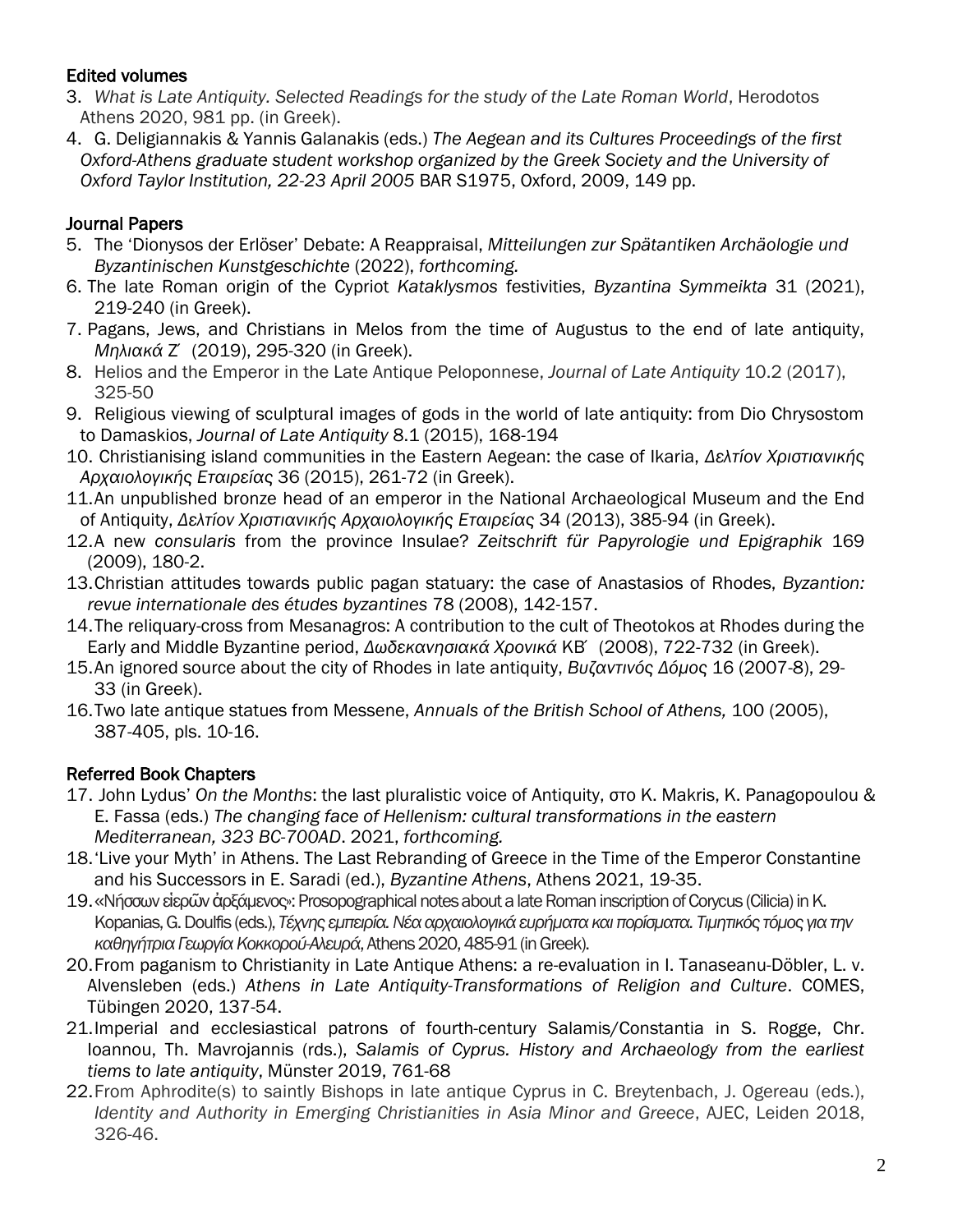- 23.The last pagans of Cyprus: prolegomena to a history of transition from polytheism to Christianity, in M. Horster, S. Rogge, D. Nikolaou (eds.), *Church Building in Cyprus (4th to 7th Centuries) – a Mirror of Intercultural Contacts in the Eastern Mediterranean*, 2018, 23-44.
- 24.Palatia of Saria, a Late Antique Nesopolis of Provincia Insularum. A Topographical Survey in E. Rizos and A. Ricci (eds.), *New Cities in Late Antiquity. Documents and Archaeology (BAT)*, Turnhout 2017, 263-76 (with V. Karabatsos)
- 25. Heresy and late antique epigraphy in an island landscape: exploring the limits of the archaeological evidence' in K. Bolle/C. Machado/C. Witschel (Eds.), *The Epigraphic Culture(s) of Late Antiquity, Heidelberger Althistorische Beiträge und Epigraphische Studien*, Stuttgart 2016, 514-33
- 26.Pagans, Christians and Jews in the Aegean Islands: The Christianization of an Island Landscape in A. Busine (ed.), *Religious Practices and Christianization of the Late Antique City IV-VII c.* Religions of the Graeco-Roman World 182, Leiden 2015, 188-205.
- 27.Late Antique Honorific Statuary from the province of Achaia, A.D. 300- 600: A contribution to the topography and public culture of late antique Greece, E. Sioumbara, K. Psaroudakis (eds.), *ΘΕΜΕΛΙΟΝ 24 Μελέτες για τον Δάσκαλο Πέτρο Θέμελη από τους μαθητές και τους συνεργάτες του*, Society of Messenian Studies, Athens 2013, 107-38.
- 28.Late paganism on the Aegean islands and processes of Christianisation in L. Lavan, M. Mulryan (eds.), *The Archaeology of Late Antique 'Paganism' (Late Antique Archaeology 7 - 2009)*, Leiden 2011, 311-345.
- 29.The economy of the Dodecanese in late antiquity in Ch. Papageorgiadou-Banis, A. Giannikouri (eds.), *Sailing in the Aegean. Readings on the economy and trade routes*, *ΜΕΛΕΤΗΜΑΤΑ* 53, Athens, 2008, 209-234.
- 30.An interesting cult-installation in front of Building C in the sanctuary of Apollo at Kardamaina (ancient Alasarna) in *Χάρις Χαίρε. Μελέτες στη μνήμη της Χάρης Κάντζια*, vol. I, Athens 2004, 83- 93 (with G. Kokkorou-Alevras) (in Greek).

## Encyclopaedia Article

- 31.*Reallexikon für Antike und Christentum, s.v. Thasos u. nordägäische Inseln* Band XXX (2021), 1- 10 in print
- 32.*Reallexikon für Antike und Christentum, s.v. Sporaden u. ostägäische Inseln* Band XXX (2021), 1031-1057
- 33.*Reallexikon für Antike und Christentum, s.v. Rhodos u. Dodekanes* Band XXIX (2018), 94-123.

# Introductions

34.Framing the Aegean in G. Deligiannakis and Yannis Galanakis (eds.), *The Aegean and its Cultures Proceedings of the first Oxford-Athens graduate student workshop organized by the Greek Society and the University of Oxford Taylor Institution, 22-23 April 2005* BAR S1975 2009, 1-4.

# Articles in Refereed Conference Proceedings

- 35.Images of Authority in Late Antiquity. Public Portrait Sculpture in the East (A.D. 300-600) in I. Baldini et al. (eds.), *The Silk and the Blood. Images of Authority in Byzantine Art and Archaeology*, 2019, 145-52.
- 36.Religious viewing of mythological sculpture in late antiquity: from Dio Chrysostom to Damascius in S. Efthymiadis & A.K. Petrides (eds.), *Mythoplasies: Use and Reception of Greek Myths in ancient, Byzantine and modern Greek history, literature and art, European Cultural Centre of Delphi, 28-30 January 2010*, Athens, 2015, 173-203 (in Greek).
- 37. A. Petridis, G. Deligiannakis, S. Soubaltzi, M. Epiphaniou, The so-called hybrid OSS in the Program in Hellenic Culture, Open university of Cyprus, *6th Int. Conference on Open and Distance Learning, Loutraki 4-6 November 2011*, 197-204 (in Greek).
- 38.Reconsidering the epigraphic evidence from the province of Achaia and the province of the